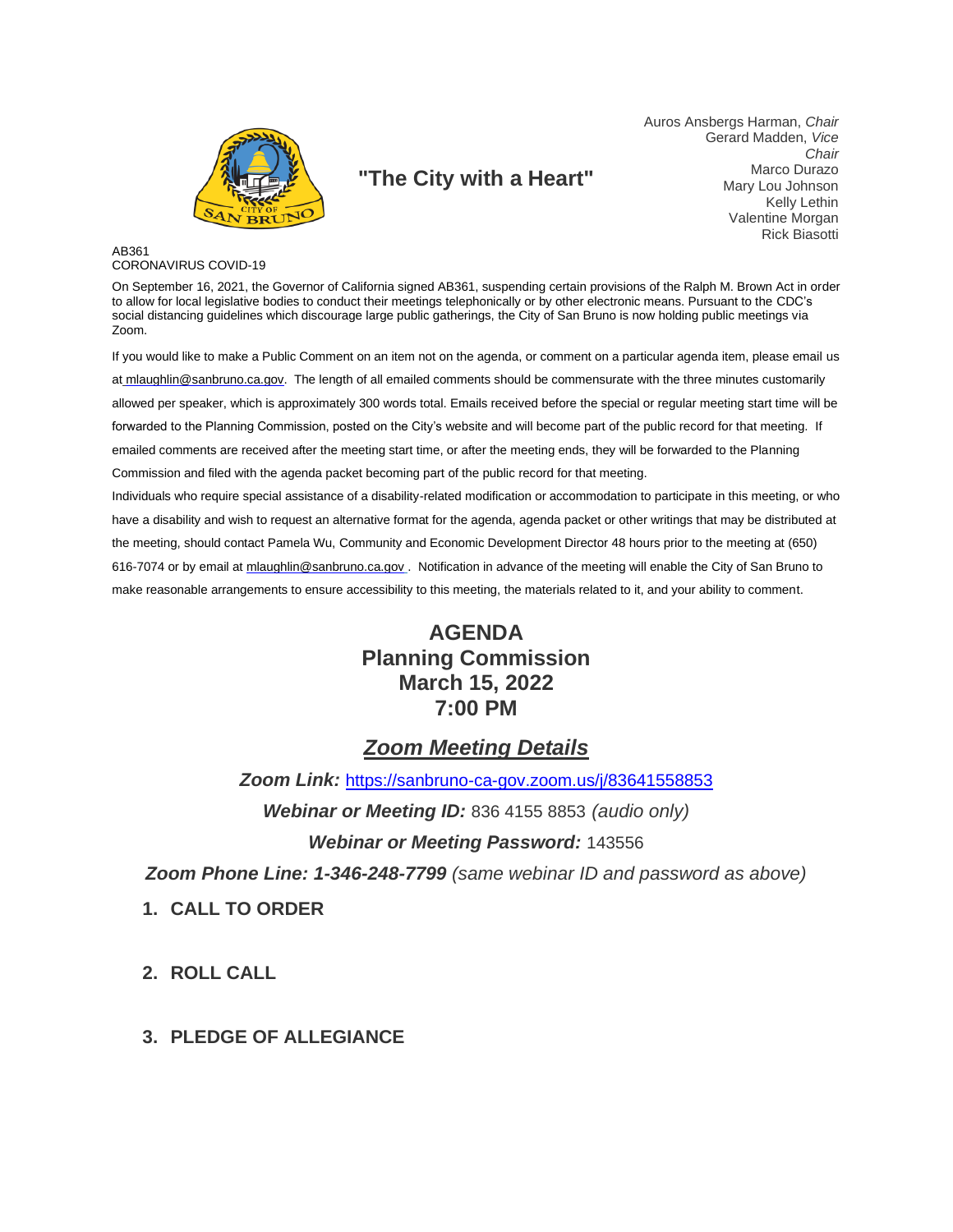#### **4. APPROVAL OF MINUTES**

A. Planning Commission Minutes – February 15, 2022

# **5. PUBLIC COMMENTS FOR ITEMS NOT ON THE AGENDA**

# **6. ANNOUNCEMENTS OF CONFLICTS OF INTEREST**

## **7. PUBLIC HEARINGS**

A. **1261 Claremont Drive** (APN: 019-014-040) Zoning: R-1 (Single-Family Residential) Recommended Environmental Determination: Categorical Exemption pursuant to Class 1, Section 15301.e.(2): Existing Facilities.

Request for an Architectural Review Permit to allow a residential addition that would increase the overall floor area of the single-family residence by more than one thousand square feet and which would be greater than three thousand square feet, pursuant to Section 12.200.070 of the San Bruno Municipal Code; and for a Use Permit to allow a residential addition that would exceed the existing floor area by more than fifty percent pursuant to SBMC Section 12.200.030 (B.1). Kevin Lee (Owner), Brian Wong (Architect). **UP21-012, AR21-013**

## **This project was continued from the February 15, 2022 Planning Commission meeting.**

B. **642 Pepper Drive** (APN: 020-043-130)

Zoning: R-1 (Single Family Residential) Recommended Environmental Determination: Categorical Exemption pursuant to CEQA Exemptions Sections 15301.e.2., Existing Facilities.

Request for an Architectural Review Permit to allow a residential addition that would increase the overall floor area of the single-family residence by more than one thousand square feet, pursuant to Section 12.200.070 of the San Bruno Municipal Code; and for a Use Permit to allow a residential addition that would exceed the existing floor area by more than fifty percent pursuant to SBMC Section 12.200.030 (B.1). Fiona Lee, InnCon Design (Designer/Applicant) & Xue Bin Liang (Owner). **UP21-013, AR21-015**

## **This project was continued from the February 15, 2022 Planning Commission meeting.**